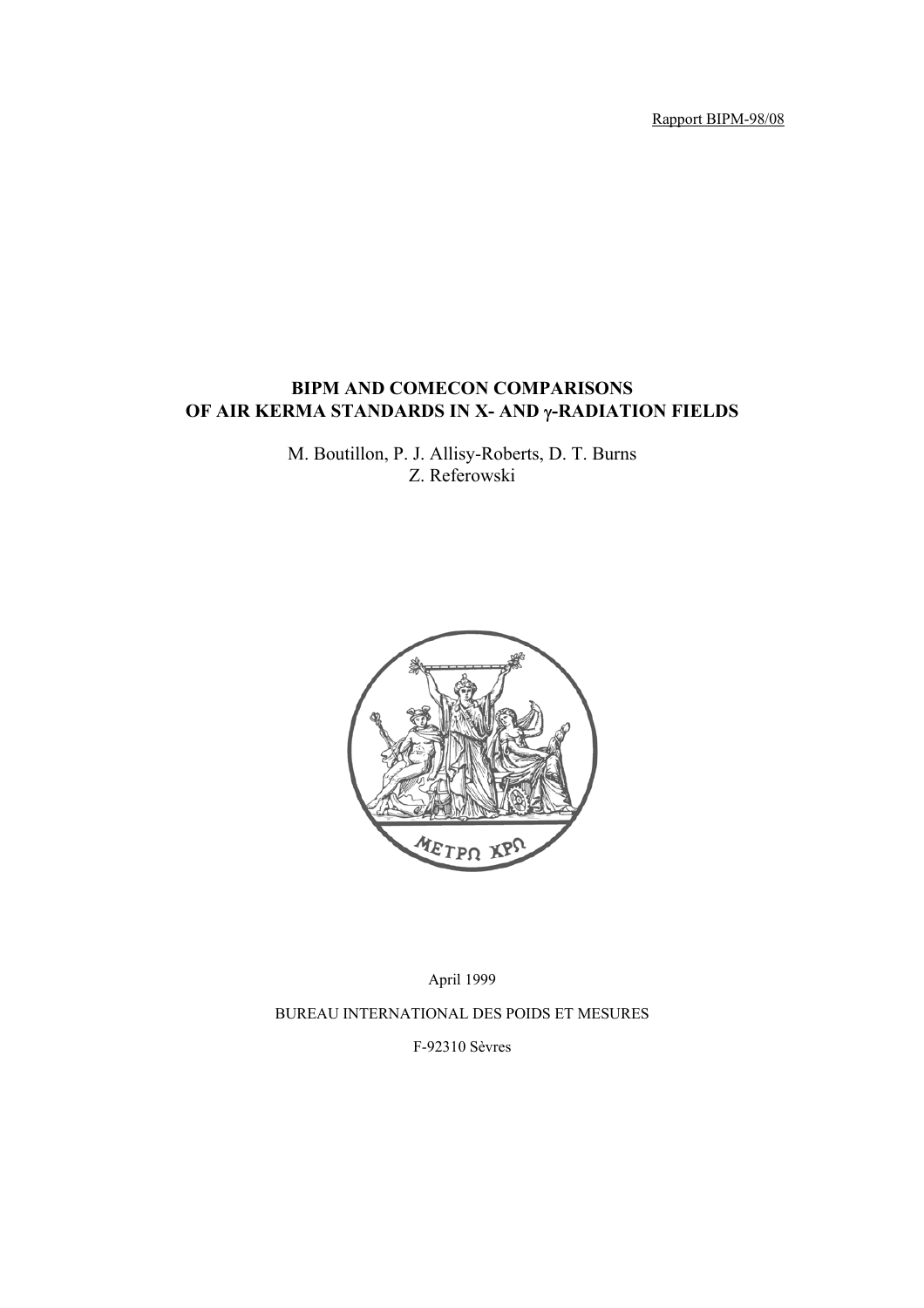#### **Rapport BIPM-98/8**

#### **BIPM and COMECON comparisons of air kerma standards in x- and** γ**-radiation fields**

M. Boutillon, P. J. Allisy-Roberts, D. T. Burns Bureau International des Poids et Mesures, F-92312 Sèvres cedex, France and Z. Referowski Glówny Urzad Miar, ul. Elektoralna 2, PL00-950 Warsaw, Poland

### **Abstract**

The results of comparisons undertaken by a regional metrology organization at several x- and  $\gamma$ -ray qualities are compared with those of BIPM international comparisons. The results are statistically coherent in most cases.

### **1. Introduction**

One of the main roles of the Ionizing Radiation section of the Bureau International des Poids et Mesures (BIPM) is to promote the world-wide uniformity of dosimetric standards, a task which is of particular importance at radiotherapy levels. Consequently, in the framework of mutual recognition and equivalence proposed by the Comité International des Poids et Mesures (CIPM) [1], Section I of the Consultative Committee for Ionizing Radiation (CCRI(I)) decided to collect the results of dosimetry comparisons of national metrology institutes (NMIs) which have been undertaken by regional metrology organizations (RMOs) and to compare them with those of international comparisons made at the BIPM under the auspices of the CIPM.

This analysis concerns the results of comparisons which were undertaken as projects of the Council for Mutual Economic Assistance (COMECON), an association of countries of Eastern Europe set up in 1949 and disbanded in 1991. The number of participating laboratories is relatively large and the comparisons, made through repeated sets of measurements, cover all the reference radiation qualities (low- and medium-energy x-rays,  ${}^{60}Co$  and  ${}^{137}Cs$  γ-rays) proposed by the CCRI(I) to be used for the determination of air kerma in terms of the SI unit, the gray. The general conclusion is that, in view of the estimated uncertainties, the results are statistically coherent. A detailed analysis of the data is presented here.

### **2. BIPM international comparisons**

### 2.1. *Conditions of measurement*

The international comparisons have been made at the BIPM under reference conditions [2] as recommended by the CCRI. Twenty NMIs have participated in these comparisons (Appendix 1) at all or some of the reference radiation qualities. The standards of air kerma used by the NMIs are plane-parallel free-air ionization chambers in the x-ray ranges (10 kV to 250 kV) and graphite cavity ionization chambers of different shapes at the γ-ray qualities (see for example [3, 4, 5]). Comparisons may be made at the BIPM at any time and consequently the BIPM standards and measuring equipment are verified regularly for long-term stability. Several Shonka chambers have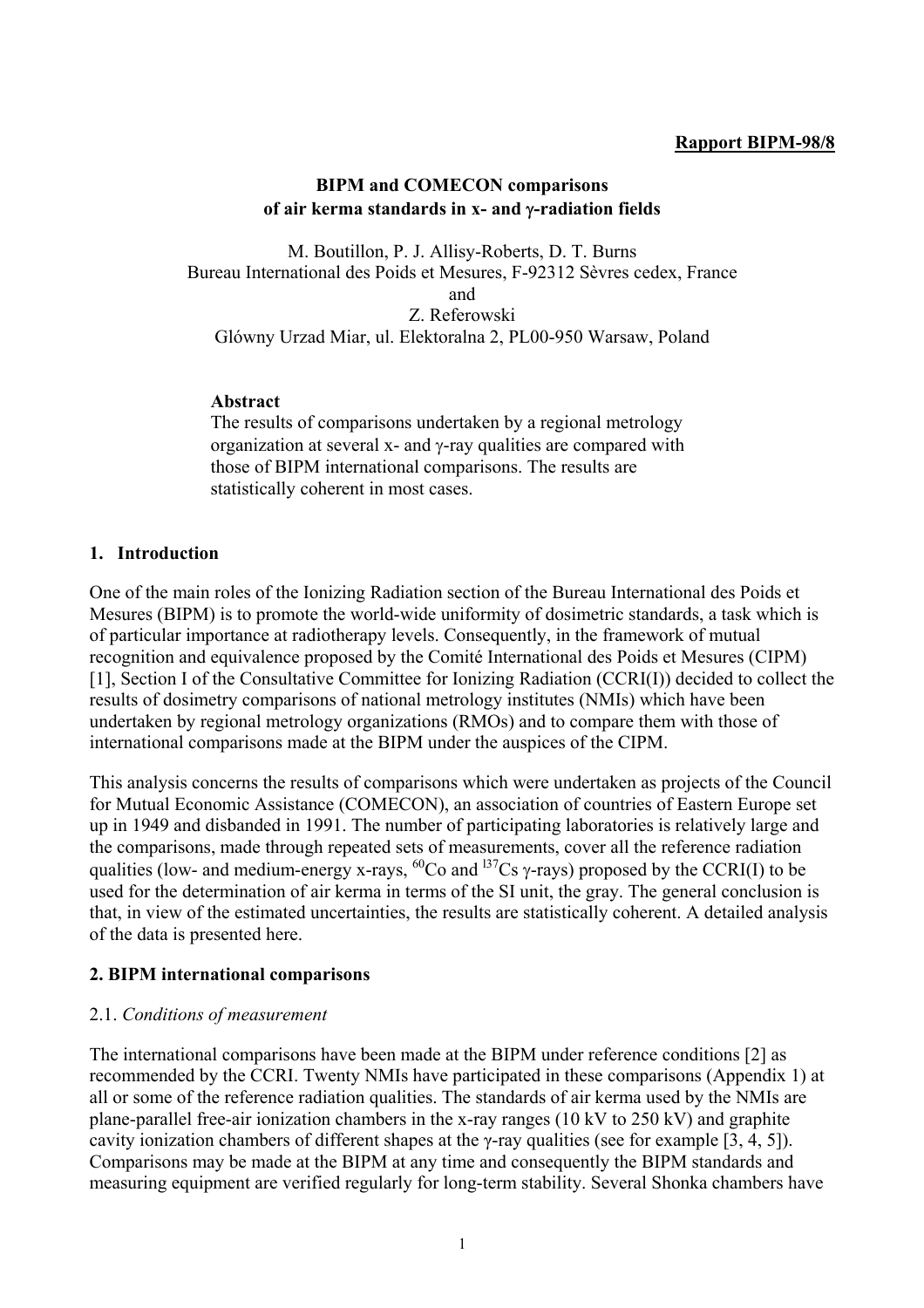been calibrated over a period of twenty years or more, at  $100 \text{ kV}$  and in the <sup>60</sup>Co beam. The standard uncertainty of the distribution of their calibration factors during this period is better than 0.05 %. This confirms that, for a given beam quality, all BIPM comparisons are made under very stable conditions of measurement.

As recommended by the CCRI, national standards for the low-energy x-ray range are compared directly with the BIPM standard at the BIPM. In two cases, free-air chambers of small dimensions were used as transfer instruments. In the medium-energy x-ray range, graphite cavity transfer chambers belonging to the NMIs are used. Comparisons in  ${}^{60}Co$  and  ${}^{137}Cs$  beams are made either directly using national standards or indirectly using transfer instruments.

### 2.2. *Results of the BIPM comparisons*

Over the years some NMIs have undertaken two or three comparisons at a given beam quality. Although small changes have been made to the air kerma standards of some of these NMIs, successive results remain within 0.2 % or better, except in a few cases. Only the most recent comparison for a given NMI is considered in the present analysis, however. The combined relative standard uncertainty in the determination of air kerma in the x-ray beams is about 0.2 % at the BIPM and lies in the range from 0.2 % to 0.4 % at the NMIs. At the  $\gamma$ -ray qualities, the standard uncertainty is about 0.4 % at the BIPM and from 0.3 % to 0.6 % at the NMIs. Figure 1 parts (a), (b) and (c) indicate the results obtained in the low- and medium-energy x-ray ranges, and in the  ${}^{60}Co$ and  $137Cs$  beams. These results, the values of which are given in Table A1 of Appendix 2, are expressed as the ratio

$$
R_{1,\text{NMI}} = K_{\text{NMI}} / K_{\text{BIPM}}
$$
 for a direct comparison (1a)

$$
R_{1, \text{NMI}} = N_{K, \text{NMI}} / N_{K, \text{BIPM}}
$$
 for an indirect comparison, (1b)

where  $N_K$  is the calibration factor of the transfer instrument in terms of air kerma; see for example [6, 7].

The determinations of air kerma rate during a comparison are correlated through common physical quantities. In evaluating the uncertainty of the comparison result, these correlations are taken into account. The resulting (quadratically summed) standard uncertainty of  $R_{1,\text{NMI}}$  is about 0.3 % to 0.5 % for the x-ray beam qualities. The spread of the results at each reference x-ray quality is consistent with this estimate. The resulting uncertainty of  $R_{N_M}$  at the <sup>60</sup>Co quality is about 0.2 % to 0.3 %, less than that for the x-ray beam qualities because the measurements are strongly correlated for cavity chambers. In the  $\frac{137}{2}$ Cs beam, where the same chambers are used as for  $\frac{60}{2}$ Co, the uncertainty of  $R_{1, NMI}$  is slightly higher, 0.3 % to 0.5 %, in part due to the more difficult estimation of wall correction factors [8]. For clarity, these uncertainties are not indicated in Figure 1.

### **3. COMECON comparisons**

### 3.1 *Conditions of measurement*

During the period 1975 to 1990, three sets of comparisons in x- and γ-ray beams were undertaken in Eastern Europe [9]. Each comparison took one to two years to complete. Seven laboratories (listed in Appendix 1) responsible for the maintenance of national dosimetry standards in six countries participated in the comparisons at all or some of the reference radiation qualities. During this fifteen-year period, some laboratories developed new standards and the correction factors for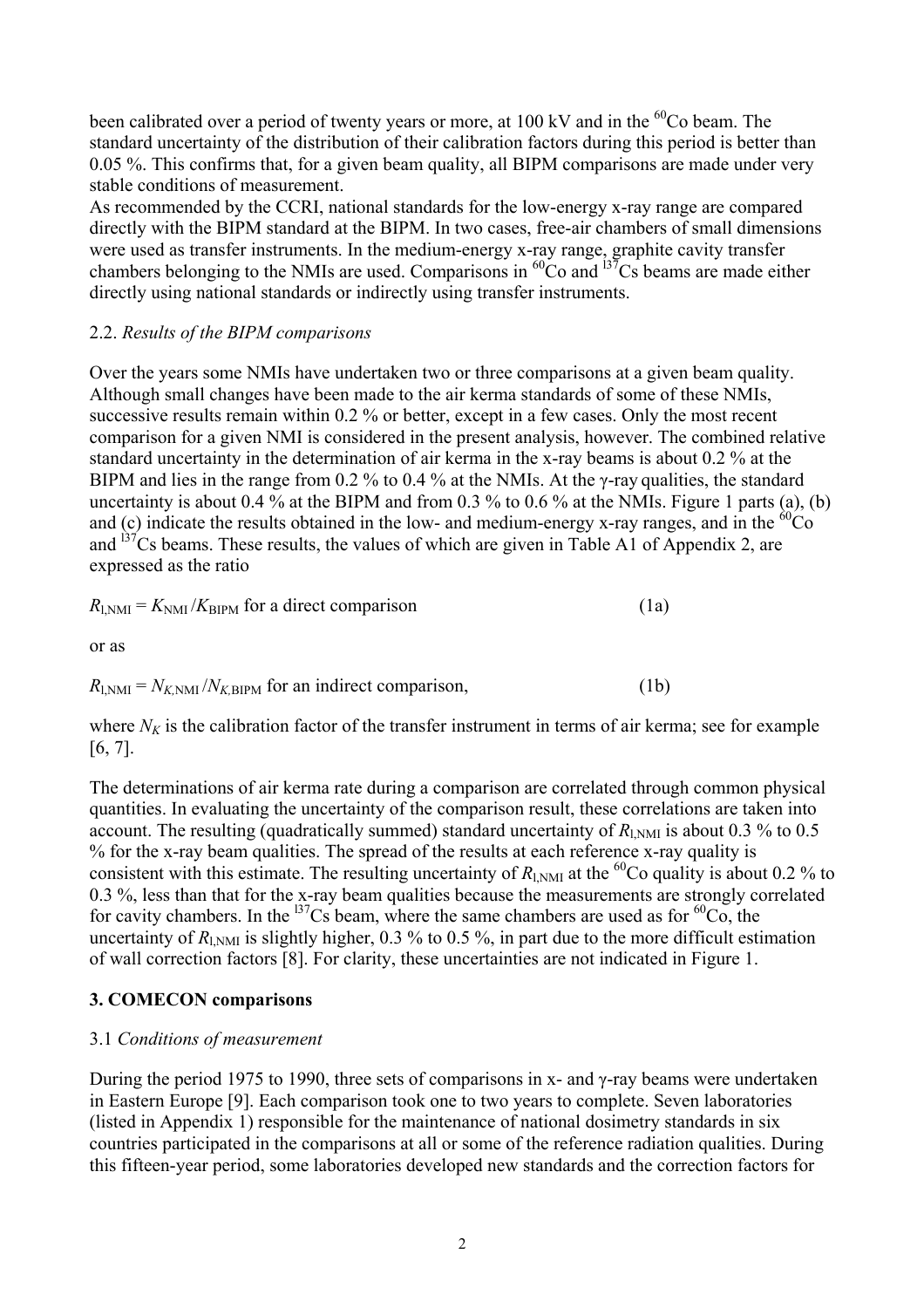

Figure 1. Results  $R_{1,NM}$  of BIPM comparisons

some existing standards were re-evaluated. Only the most recent COMECON comparisons for each laboratory are examined for coherence with the current BIPM international comparison results,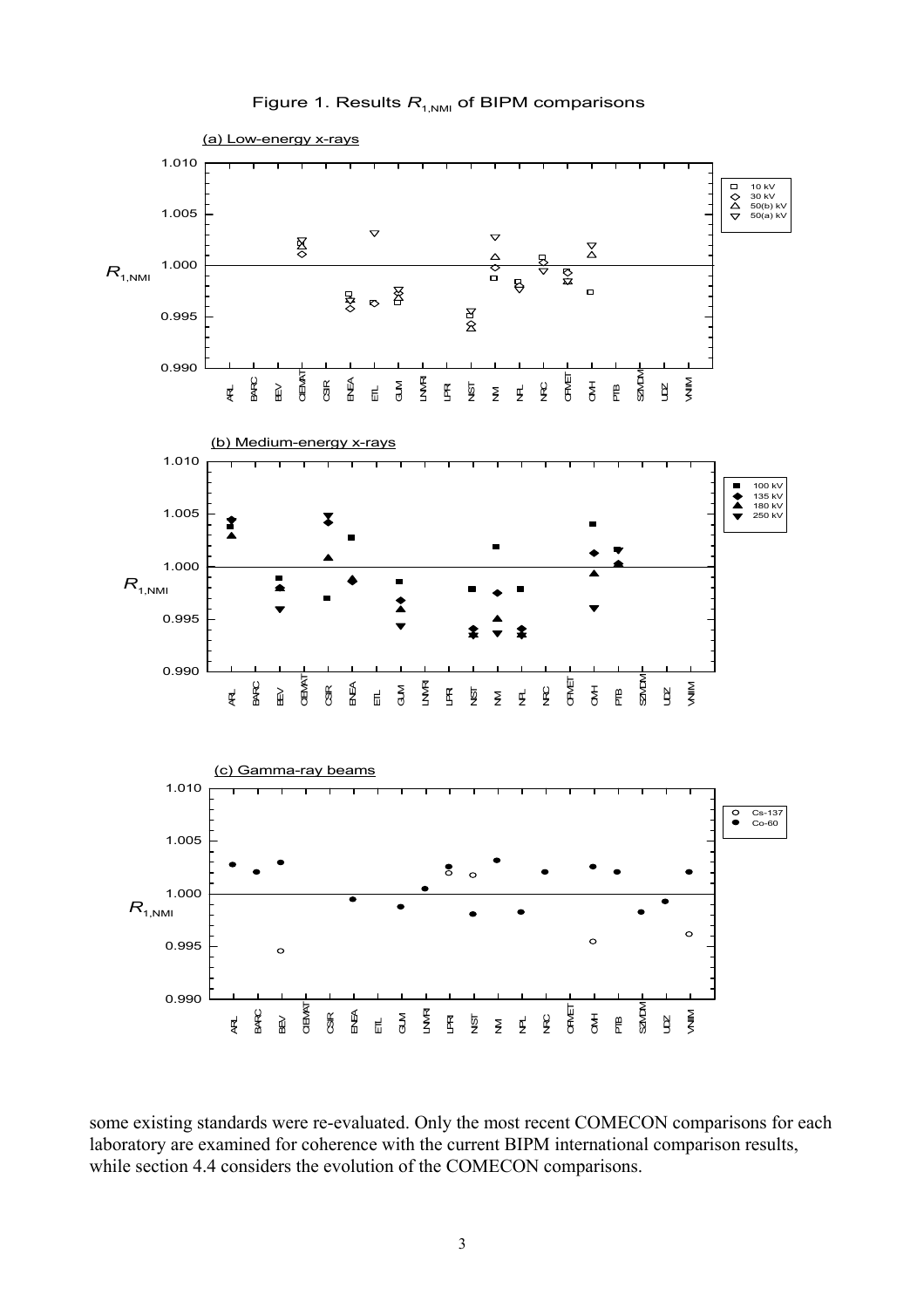The standards used for the COMECON comparisons are free-air chambers in the x-ray ranges and graphite cavity chambers in the <sup>60</sup>Co and <sup>137</sup>Cs  $\gamma$ -beams. A pressurized chamber (VNIIM) and a pressurized chamber with a magnetic field (ASMW) were also used in the first comparisons as independent primary standards contributing to the regional mean value. The standard uncertainty in the determination of air kerma is estimated to be in the same range as for the BIPM international comparisons,  $0.3\%$  to  $0.5\%$ .

In the x-ray ranges, all comparisons were indirect. Small free-air chambers and cavity chambers were used as transfer instruments in the low- and medium-energy ranges, respectively. In most cases, comparisons were made by circulating a single transfer instrument amongst the participants. At the γ-ray qualities the comparisons were made by comparing the standard chambers in the radiation beams of the ASMW (1982) and the OMH (1990).

### 3.2. *Results of the COMECON comparisons*

The results of the most recent COMECON comparisons are given in Figure 2 and in Table A2 of Appendix 2 as the ratio

$$
R_{2,\text{NMI}} = N_{K,\text{NMI}} / N_{K,\text{mean}},\tag{2}
$$

where  $N_{K,mean}$  is the arithmetic mean of the calibration factors determined by the participants for a given radiation quality [9]. At each beam quality, the scatter of the results is consistent with the estimated uncertainties.





### **4. Linking the BIPM and the COMECON results**

In order to link the BIPM and the COMECON results, the latter were first expressed in the same form as for the BIPM comparisons by defining the value

$$
R_{3, \text{NMI}} = R_{2, \text{NMI}} \times R_{1, \text{link}} / R_{2, \text{link}},
$$
\n(3)

where the subscript 'link' refers to a laboratory which has participated in both the regional and the BIPM comparisons. This is the case for the GUM and the OMH in the x-ray ranges, and for the OMH, the UDZ and the VNIIM at the  $\gamma$ -ray qualities. Where two (or more) possible linking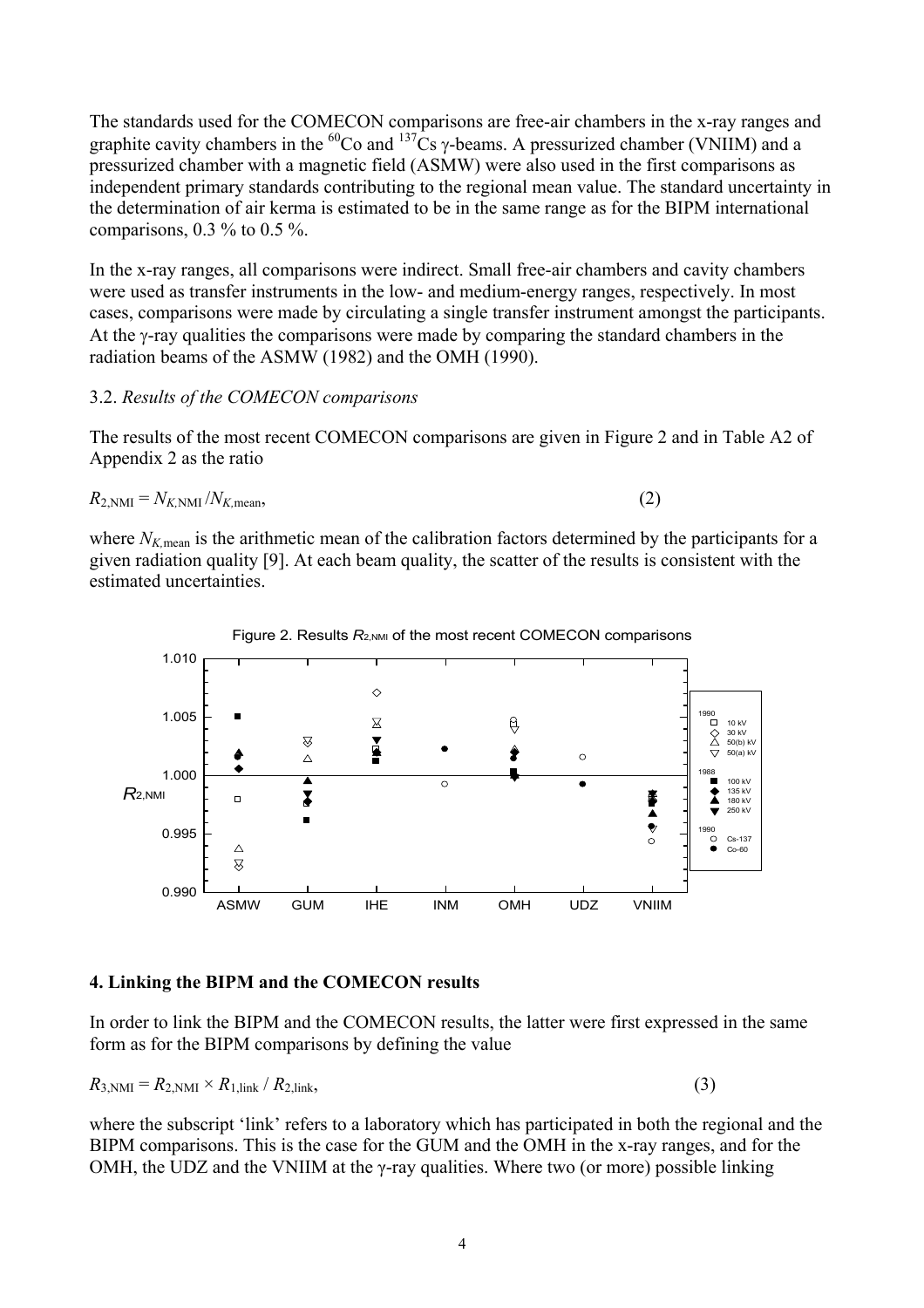laboratories exist for a given comparison, the relative position of the results of these laboratories in each comparison can be compared to give an indication of the robustness of the link. Figure 3 shows the ratios between the GUM and the OMH results for the COMECON comparisons and for the BIPM comparisons in the x-ray ranges<sup>1</sup>. Although a mean value of the linking laboratories could have been used, the GUM was chosen as the linking laboratory in the low- and mediumenergy x-ray ranges because its comparisons with the BIPM are more recent (1994). The OMH was used as the link at the γ-ray qualities as their BIPM comparisons were also made in 1994. It should be noted that the choice of linking laboratory does not alter the relationship (or degree of equivalence) between one laboratory and another within the COMECON laboratories.



Table 1 gives a summary of the results and indicates the number of participating laboratories for each radiation quality. The arithmetic mean of the  $R_{N-M}$  values obtained in BIPM international comparisons,  $R_{\text{BIPM}}$ , and the arithmetic mean of the  $R_{3,\text{NMI}}$  values obtained in the COMECON comparisons,  $R_{COM}$ , are given with their respective standard uncertainties,  $s_1$  and  $s_2$ . The radiation quality is expressed as a function of the applied potential to the x-ray tube and the half-value-layer (HVL).

The degree of coherence between the results of BIPM and COMECON comparisons can be assessed by comparing the difference,  $d = R_{\text{BIPM}} - R_{\text{COM}}$ , with the uncertainty of this difference,  $s_d$ (Table 1). The value of  $s_d$  is taken as the quadratic sum of  $s_1$ ,  $s_2$  and  $s_{\text{link}}$ , where  $s_{\text{link}}$  represents the statistical uncertainty of the linking term  $(R_{1,\text{link}}/R_{2,\text{link}})$  in (3). The value of  $s_{\text{link}}$  is estimated to be 0.1 % in the x-ray ranges and 0.05 % for  ${}^{60}Co$  and  ${}^{137}Cs$ .

#### 4.1. *Low-energy x-ray range*

l

In the low-energy x-ray range, the values for  $R_{\text{BIPM}}$  and  $R_{\text{COM}}$  show different trends with beam quality and the ratio  $s_2/s_1$  is higher than one would expect (taking into account the number of participants in each comparison). Possible reasons for the differences could be the stability of the transfer instrument used and differences between the x-ray beams in the COMECON laboratories;

<sup>&</sup>lt;sup>1</sup> The BIPM comparisons were made at 25 kV for the OMH and at 30 kV for the GUM. For a given NMI, the comparison results at these two qualities are usually very close.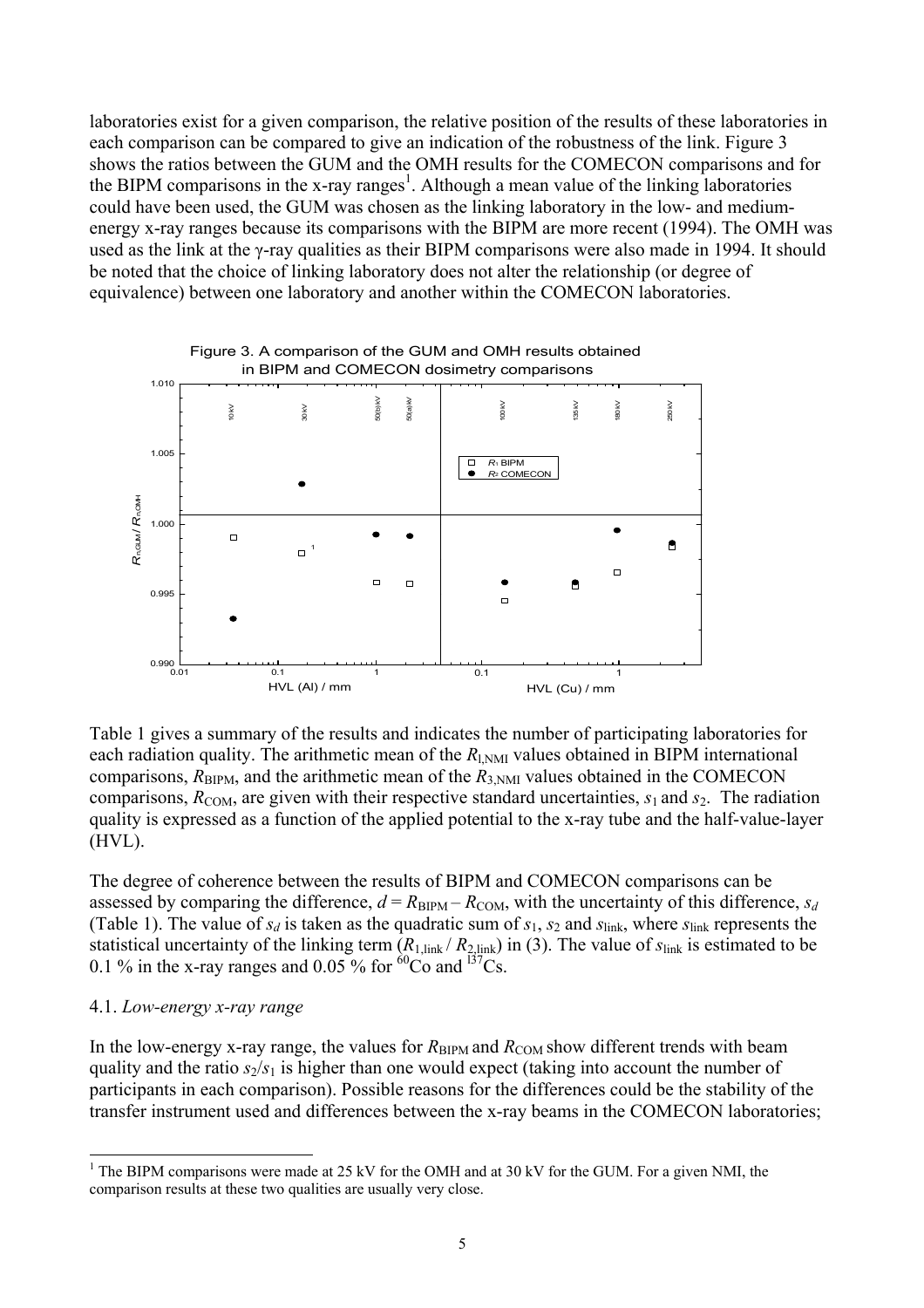the BIPM comparisons are all carried out in the same BIPM beams. Various parameters can influence the response of a chamber in the low-energy x-ray range [10].

## Table 1. Summary of the results

| Radiation quality |               | <b>BIPM</b> comparisons |                |               | <b>COMECON</b> comparisons |           | Coherence     |         |
|-------------------|---------------|-------------------------|----------------|---------------|----------------------------|-----------|---------------|---------|
| kV                | $HVL$ (Al)/mm | No. labs                | $R_{\rm BIPM}$ | $s_1/10^{-3}$ | No. labs                   | $R_{COM}$ | $s_2/10^{-3}$ | $d/s_d$ |
| 10                | 0.04          |                         | 0.9983         | 0.6           |                            | 0.9988    | 1.4           | 0.3     |
| 30                | 0.18          | 10                      | 0.9982         | 0.7           |                            | 0.9945    | 2.5           | 1.3     |
| 50(b)             | 1.0           | 8                       | 0.9987         | 1.0           |                            | 0.9954    | 1.8           | 1.4     |
| 50(a)             | 2.3           |                         | 0.9997         | 0.8           |                            | 0.9946    | 2.5           | 1.8     |

a) Low-energy x-rays (linking laboratory: GUM)

b) Medium-energy x-rays (linking laboratory: GUM)

|     | Radiation quality | <b>BIPM</b> comparisons |                |               | <b>COMECON</b> comparisons | Coherence |               |         |
|-----|-------------------|-------------------------|----------------|---------------|----------------------------|-----------|---------------|---------|
| kV  | $HVL$ (Cu)/mm     | No. labs                | $R_{\rm BIPM}$ | $s_1/10^{-3}$ | No. labs                   | $R_{COM}$ | $s_2/10^{-3}$ | $d/s_d$ |
| 100 | 0.15              | 11                      | 1.000 2        | 0.8           |                            | 1.0024    | 1.5           | 1.1     |
| 135 | 0.50              | 11                      | 0.9997         | 1.0           |                            | 0.9990    | 0.9           | 0.4     |
| 180 | 1.0               | 11                      | 0.9984         | 0.9           |                            | 0.9964    | 1.0           | 1.2     |
| 250 | 2.5               | 11                      | 0.9981         | 1.3           | 4                          | 0.9959    | 1.1           | 1.1     |

c)  $137Cs$  and  $60Co$  (linking laboratory: OMH)

| Radiation quality | BIPM comparisons |                |               | <b>COMECON</b> comparisons | Coherence |               |         |
|-------------------|------------------|----------------|---------------|----------------------------|-----------|---------------|---------|
|                   | No. labs         | $R_{\rm BIPM}$ | $s_1/10^{-3}$ | No. labs                   | $R_{COM}$ | $s_2/10^{-3}$ | $d/s_d$ |
| $^{137}$ Cs       |                  | 0.9983         |               |                            | 0.9910    |               | 3.1     |
| $^{60}Co$         | 7                | .0008          | 0.5           |                            | $1.001$ . |               | 0.2     |

The results from the GUM and the OMH, indicate (Figure 3) that the ratios  $(R_{n\text{ GUM}}/R_{n\text{ OMH}})$  are mostly in agreement, within the uncertainties, in both the COMECON and the BIPM comparisons. However, at the 10 kV beam quality there is a discrepancy which is larger than would be expected from the statistical uncertainties and which results in an inversion of the trend observed at the other beam qualities. However, it can be concluded that in the low-energy x-ray range the coherence (defined as the values of  $d/s_d$ ) in Table 1 (a) between the COMECON and the BIPM international results is at the level of better than two standard uncertainties, and that the COMECON uncertainties are generally higher than those of the BIPM international comparisons.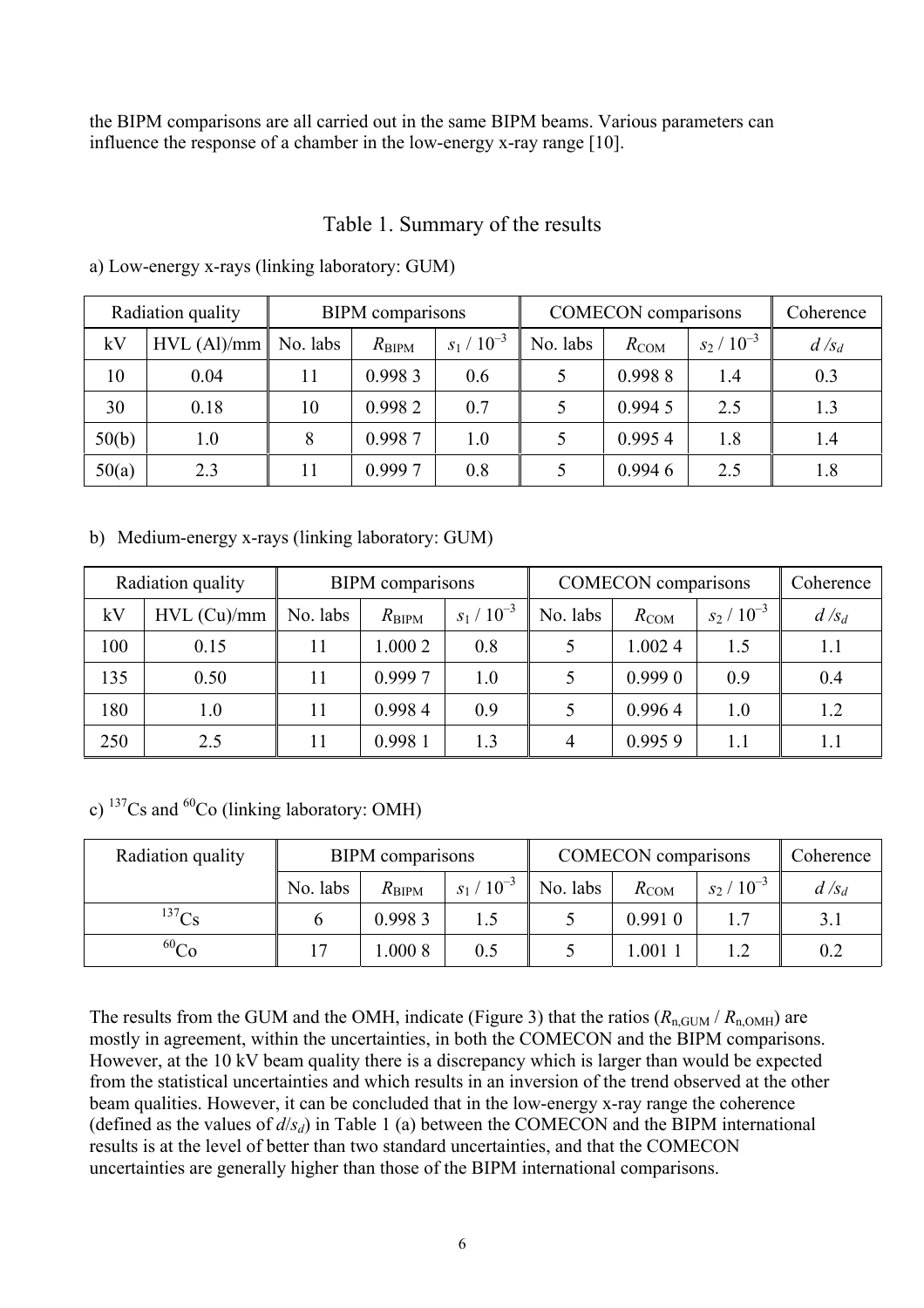#### 4.2. *Medium-energy x-ray range*

 In the medium-energy x-ray range, transfer chambers have a relatively flat response with energy and the use of transfer instruments is therefore acceptable. As a check, in Figure 3 the ratio  $(R_{n, GUM}/R_{n, OMH})$  is shown to be reasonably constant between 100 kV and 250 kV and has similar values in both COMECON and BIPM international comparisons.

The results given in Table 1 (b) show that the mean value of  $d/s_d$  is approximately equal to 1. The agreement between the two systems of comparison is thus satisfactory and in fact, when taking the number of participants into account, for at least three of the four qualities the standard uncertainty of the COMECON comparison results is smaller than that for the corresponding BIPM comparison.

# 4.3.  ${}^{60}Co$  and <sup>137</sup>Cs

For <sup>60</sup>Co, the standard deviations  $s_1$  and  $s_2$  are compatible, taking into account the number of laboratories involved. Table 1 (c) shows that for  $^{60}$ Co the agreement between the COMECON and BIPM comparisons is satisfactory  $(d/s_d = 0.2)$ .

The standard deviations  $s_1$  and  $s_2$  obtained at <sup>137</sup>Cs energy are also compatible. They are somewhat larger, however, than the values expected from the estimated individual uncertainties in both comparisons taking into account the number of participants. The increased scatter in the results arises mainly from the empirical determination of the wall correction, the uncertainty of which is probably underestimated [11]. Furthermore, there is some discrepancy between the COMECON and BIPM results as shown by the value of 3.1 obtained for  $d/s_d$  in Table 1(c).

Three laboratories, the OMH, the UDZ and the VNIIM, took part in both the BIPM and the COMECON comparisons for 60Co, and two laboratories, the OMH and the VNIIM took part in both comparisons for <sup>137</sup>Cs. The ratios  $R_{\text{n,UDZ}}/R_{\text{n,OMH}}$  in Table 2 are consistent between the two comparisons and for the different γ-ray qualities. However, the ratios  $R_{n, VNIIM} / R_{n, OMH}$ , although in agreement for the BIPM comparisons at both qualities, show a discrepancy of up to 1.1 % between the COMECON and BIPM comparisons. This difference may be due to the use of a new standard by the VNIIM during its recent international comparison at the BIPM; this standard is probably more accurate than that used during the COMECON comparison.

| Radiation beam | Comparison                 | $R_{UDZ}/R_{OMH}$ | $R_{\rm VNIIM}/R_{\rm OMH}$ |
|----------------|----------------------------|-------------------|-----------------------------|
| $^{60}Co$      | COMECON $R_{2,\text{NMI}}$ | 0.998             | 0.994                       |
|                | $BIPM R_{1,NMI}$           | 0.997             | 1.000                       |
| $^{137}Cs$     | COMECON $R_{2,\text{NMI}}$ | 0.997             | 0.990                       |
|                | $BIPM R_{1,NMI}$           | -                 | 1.001                       |

### Table 2. Relative results of the NMIs participating in the comparisons for γ-ray qualities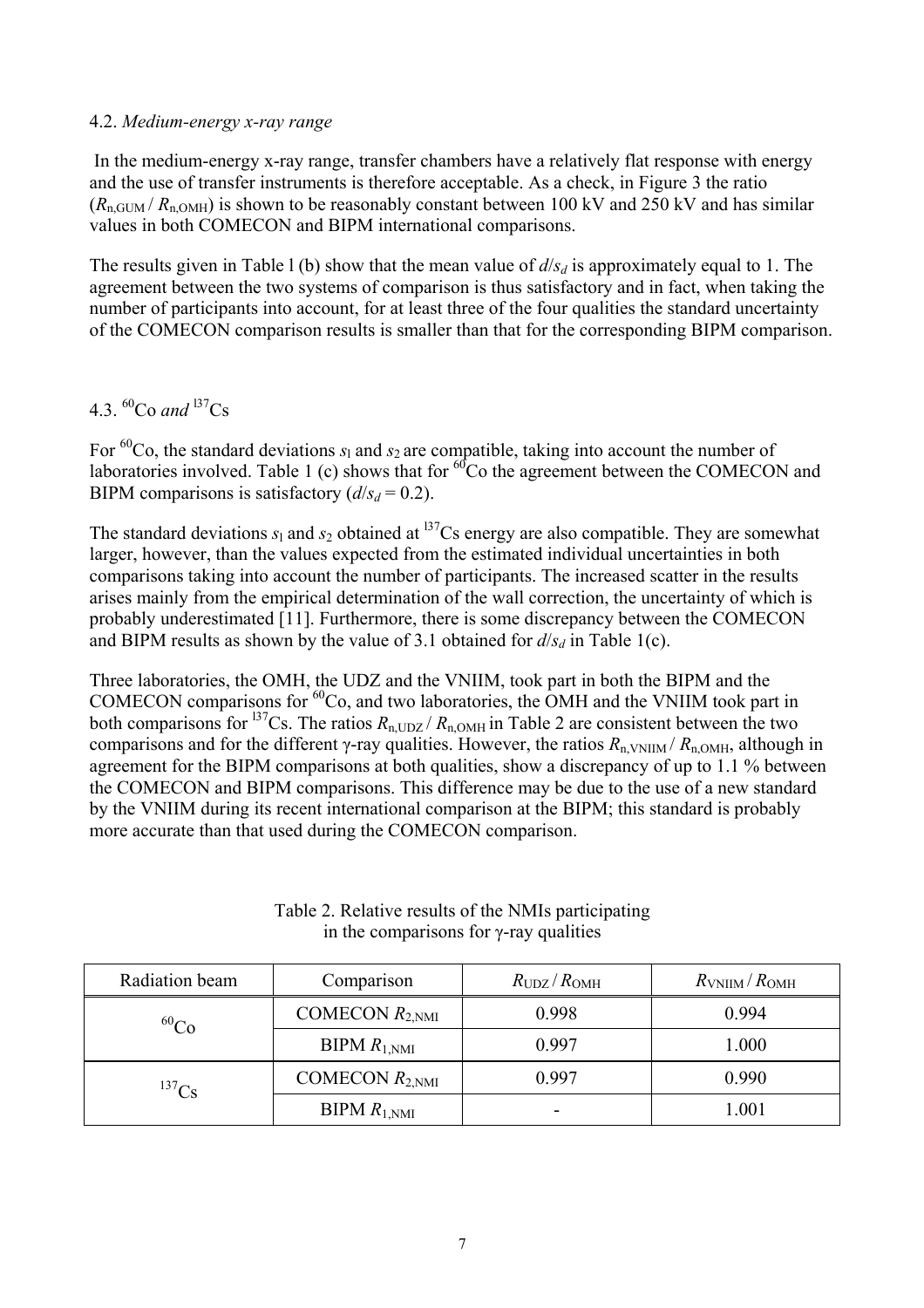### 4.4. *Evolution of the COMECON comparisons*

Three regional comparisons have been made in Eastern Europe, in 1975, 1981-1982 and in 1988- 1990. This emphasizes the effort made by the Eastern laboratories to improve their measurements over the years by means of comparisons. The complete set of COMECON results is presented in Figure 4, where they are linked to the BIPM values through the linking laboratories indicated.

For the low-energy x-ray range, the COMECON comparisons have all been linked through the GUM comparisons with the BIPM carried out in 1994 (Figure 4(a)). The second comparison in 1982 shows a significant improvement in terms of scatter over the first comparison. This was not sustained, however, for the third comparison. In 1988, the OMH also made a direct comparison with the BIPM (as indicated by the points with uncertainty bars on the figure). It is of note that their results from the 1988-1990 regional comparison linked through the GUM to the BIPM agree within the uncertainties with those of the direct comparison.

In the medium-energy x-ray range (Figure 4(b)), the earlier two COMECON comparisons have been linked through the 1994 OMH comparison with the BIPM while the more recent results have been linked to the 1995 GUM comparison with the BIPM. The spread of the results over the three regional comparisons has improved. However, there appears to be a trend with radiation quality. This arises from the distinct trend in the data for the OMH (1975) and the GUM (1994) comparisons with the BIPM although the provisional results of the recent comparison (1998) with the OMH no longer show the previous trend. It had been suggested that the trend was due to the values used for the electron loss correction *ke* which vary with the physical dimensions of the standard chambers [12]. Initial calculations made at the BIPM seemed to confirm this [13] but new calculations show that the corrections in use appear to be valid [14].

The results for the γ-ray comparisons are shown in Figure 4 (c) and (d). Here, each COMECON  $60C$  comparison is linked through the OMH comparison which most recently precedes it, first to a comparison result of 0.997 4 in 1972 then to a result of 1.000 9 in 1986, while the  $^{137}Cs$ comparisons are all linked through the OMH comparison with the BIPM made in 1995. The COMECON comparisons were significantly influenced by the modifications made to national standards. This is particularly evident where pressurized air chambers were originally used as standards, notably at the VNIIM. The subsequent direct comparisons in 1997 of the VNIIM with the BIPM in both <sup>137</sup>Cs and <sup>60</sup>Co γ-ray beams show satisfactory agreement [7], as indeed do those of the UDZ, the GUM and the OMH.

The results of these successive comparisons and the degree of consistency with the BIPM values demonstrate the positive evolution in the determination of air kerma in Eastern Europe.

### **5. Discussion**

In BIPM international comparisons of air kerma standards, which have been carried out and reported over nearly three decades, national standards are compared with the BIPM standards under the reference conditions recommended by the CCRI. Consequently, the national standards can be reliably compared with each other through the BIPM standards.

The COMECON comparisons generally followed the circular scheme of a regional comparison using transfer standards, and the differences between the conditions of measurement in the various laboratories may have increased the uncertainty of the results. This method requires a relatively short period of time for a given type of comparison, to have confidence in the stability of the transfer standards.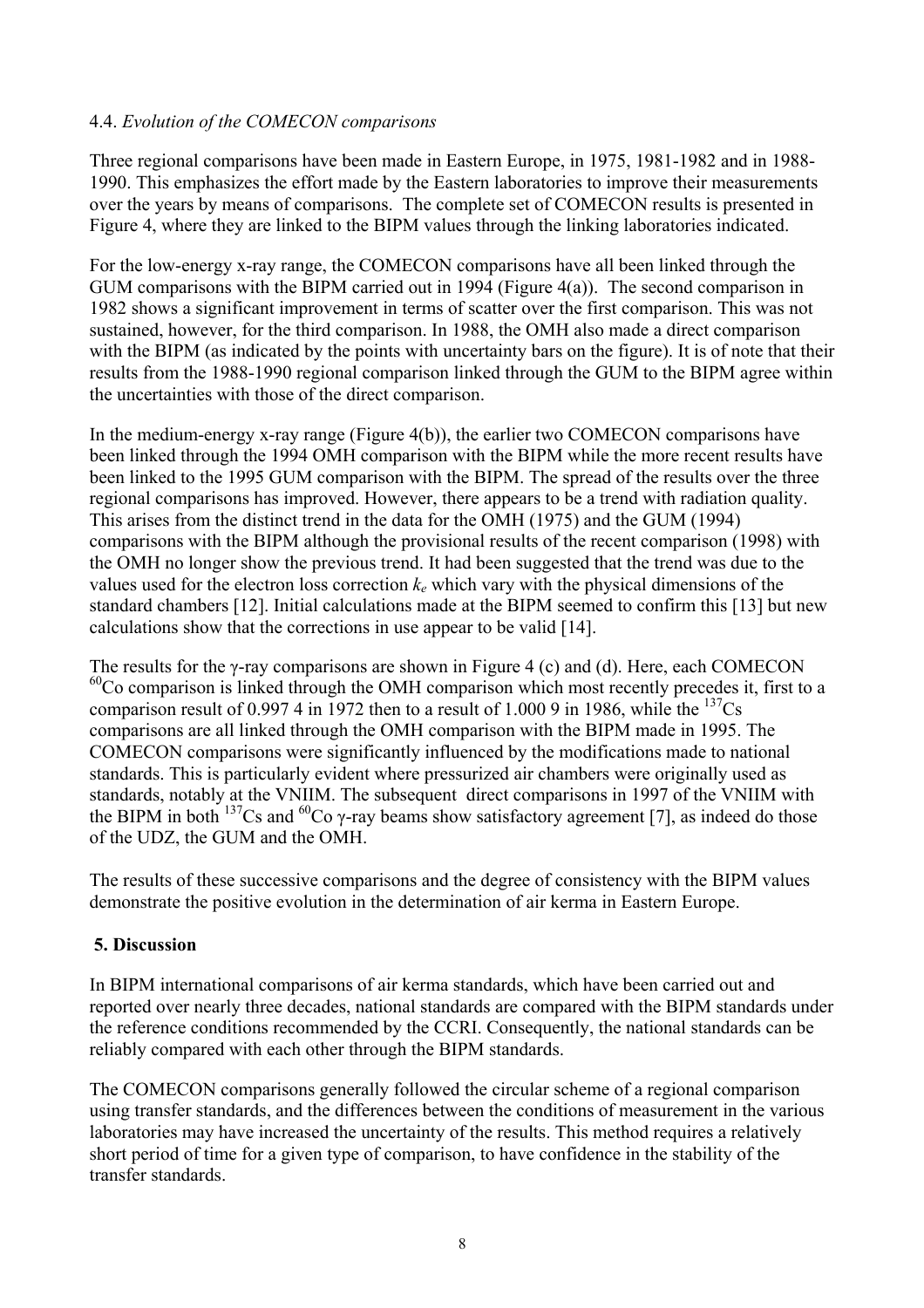# Figure 4. Evolution of COMECON comparisons linked to the international BIPM comparisons

**(standard uncertainty bars are indicated for the BIPM comparison results)**



(b) Medium-energy x-ray comparisons, linked through the OMH and the GUM

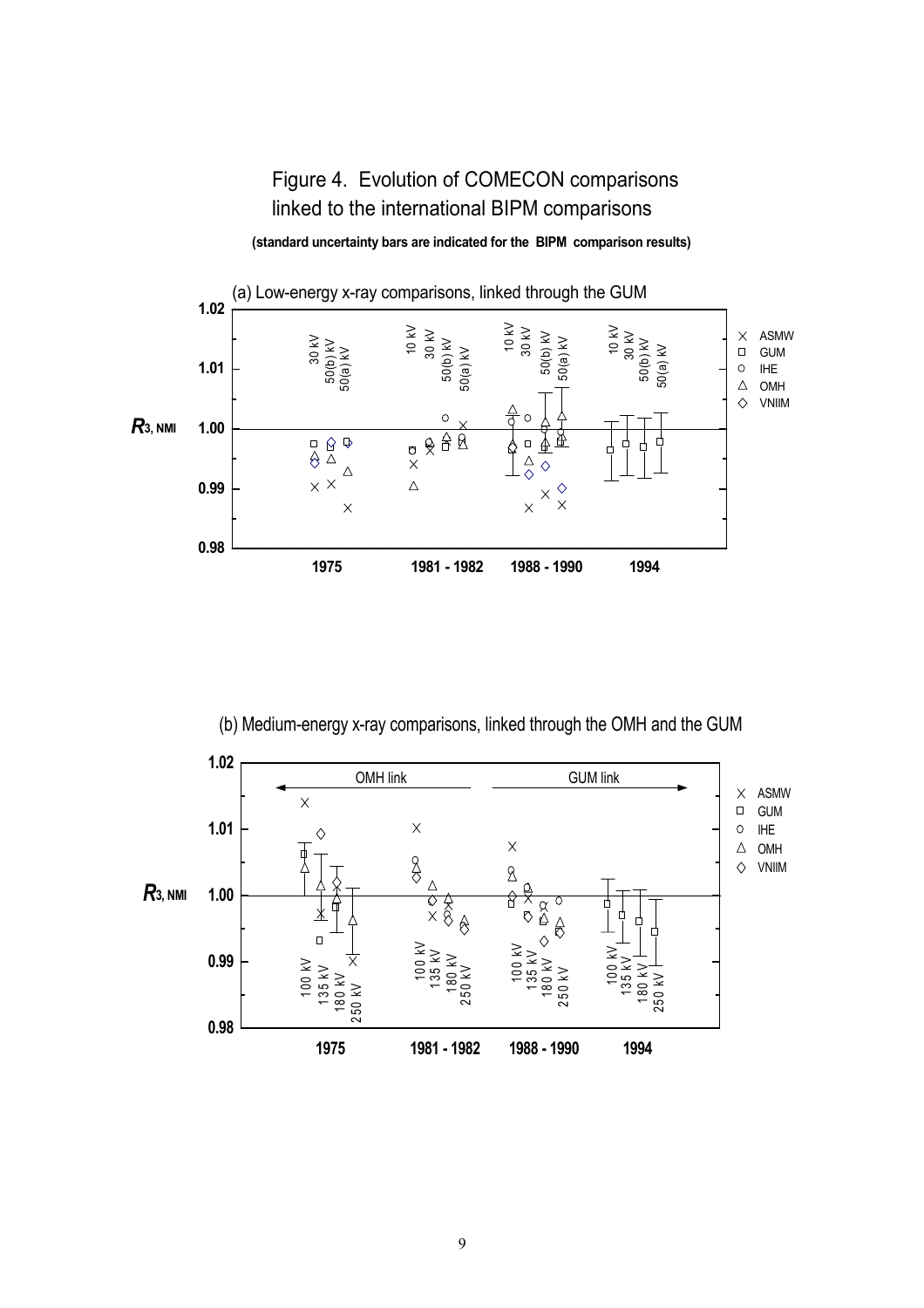





**Period of comparison**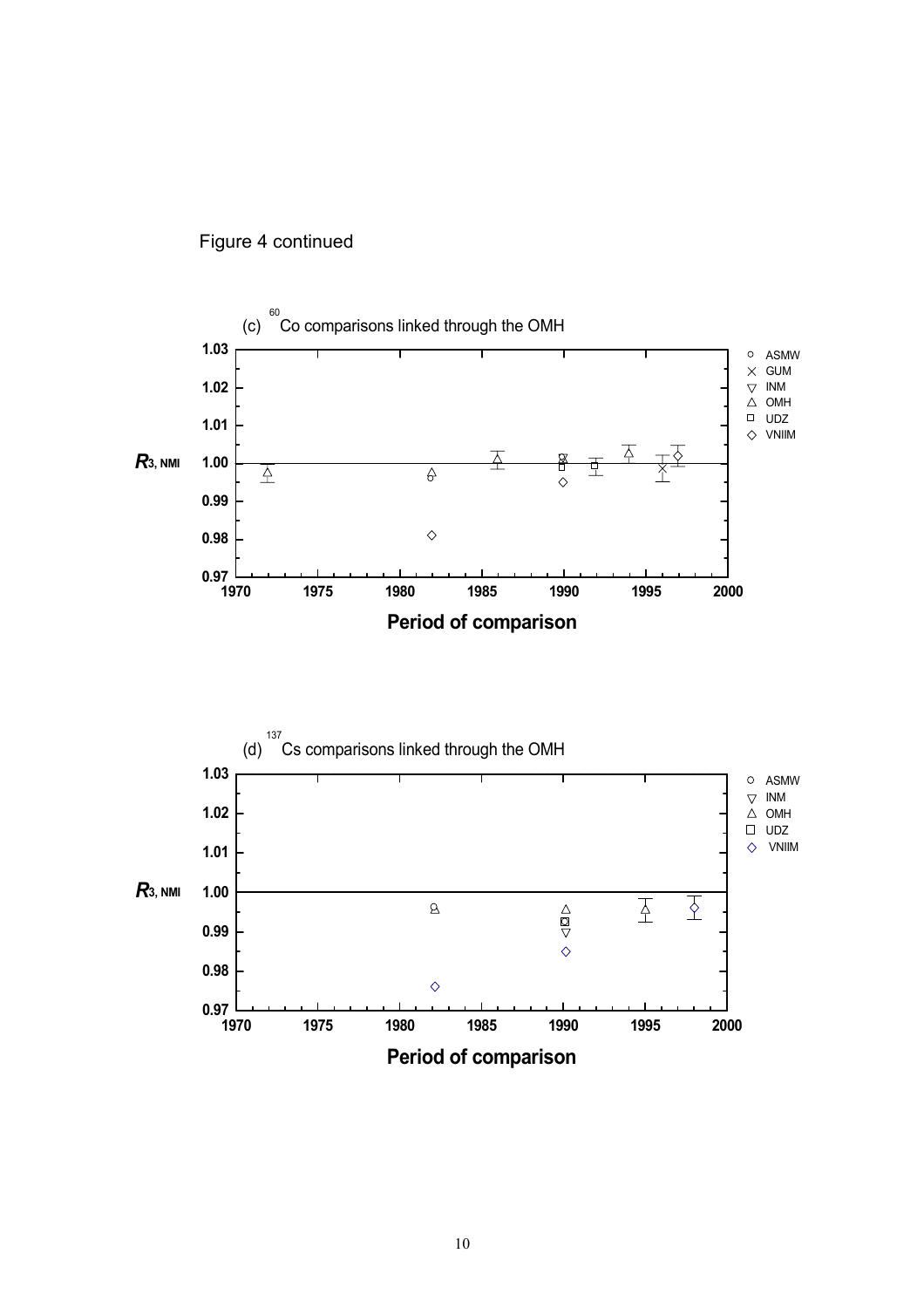In principle, the results of the most recent COMECON comparisons may be linked to the BIPM international comparisons to deduce the degree of equivalence between each pair of NMIs. Such a calculation requires knowledge of the uncertainty budget for each NMI's determination of air kerma and the uncertainties of the ratios,  $R_{2,NML}$ . Table A3 of Appendix 2 gives an example of how the degrees of equivalence could be presented. The example shows that for the given beam qualities, equivalence is generally achieved at the level of two standard uncertainties. The Mutual Recognition Agreement (MRA) [1] requires the 95 % confidence level to be published. Hence by this criterion the NMIs of the COMECON countries are in satisfactory agreement.

Linking the COMECON results with the wider international community through the appropriate linking laboratory (Table 1) shows that there is coherence at the level of two standard uncertainties for all the energies except for  $137$ Cs. At this energy the agreement is only at the level of three standard uncertainties, which may not be significant given the limited number of participants in both comparisons. However, improvements could be made as mentioned in section 4.3; in particular, a new study of the wall effect is needed [11].

### **6. Conclusion**

The comparisons of national primary air kerma standards of Eastern European countries undertaken under the auspices of the COMECON during the years 1975 to 1990, share many features of the regional comparisons now being considered to establish the degrees of equivalence between NMIs. The COMECON comparisons emphasize the care taken by the laboratories in perfecting their standards and in improving the uniformity of measurements. The results confirm the consistency of the standards within the region and, generally, statistical coherence with the international community. The degrees of equivalence between the NMIs of Eastern Europe and those elsewhere throughout the world are satisfactory even though the link to the international community is not particularly robust. Future regional comparisons should include at least two NMIs with up-to-date international BIPM comparison results to guarantee an unambiguous estimation of these degrees of equivalence, as has been stressed in the documents of the Comité International des Poids et Mesures [1].

### **References**

- 1. CIPM, Mutual recognition of national measurement standards and of measurement certificates issued by national metrology institutes, *BIPM*, 1999, 12 pp.
- 2. Boutillon M., Measuring conditions used for the calibration of ionization chambers at the BIPM, *Rapport BIPM-96/1*, 1996, 19 pp.
- 3. Boutillon M., Henry W.H. and Lamperti P.J., Comparison of exposure standards in the 10- 50 kV X-ray region, *Metrologia*, 1969, **5**, 1-11.
- 4. Boutillon M. and Niatel M.T., A study of a graphite chamber for absolute exposure measurements of <sup>60</sup>Co gamma rays, *Metrologia*, 1973, 9, 139-146.
- 5. Leitner A., Witzani J., Boutillon M., Allisy-Roberts P., Delaunay F., Lamperti P. Strachotinsky C. and Csete I, International comparisons of air kerma standards in  $^{137}Cs$ gamma radiation, *Metrologia*, 1997, **34**, 169-175.
- 6. Boutillon M., Referowski Z. and N. Paz, Comparison of the air kerma standards of the GUM and the BIPM in the low- and medium energy x-ray range, 1996, *Rapport BIPM-96/2*, 10pp.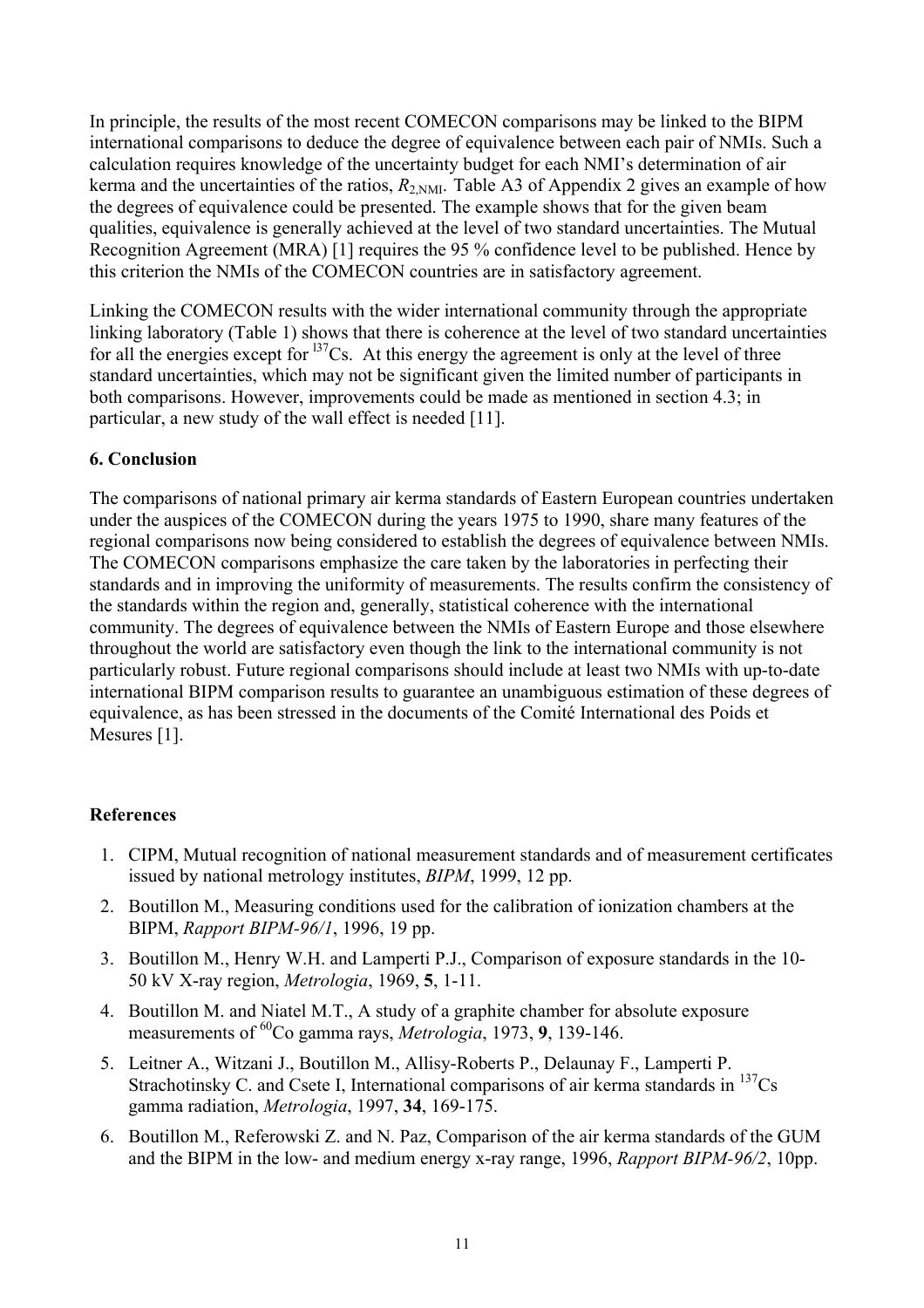- 7. Allisy-Roberts P.J., Boutillon M., Villevalde N.D., Oborin A.V. and Yurjatin E.N., Comparisons of standards of air kerma of the VNIIM and the BIPM for  $^{137}Cs$  and  $^{60}Co$   $\gamma$  rays, 1998, *Rapport BIPM-98/3*, 12 pp.
- 8. Rogers D.W.O., and Bielajew A.F., Wall attenuation and scatter corrections for ion-chambers: measurements versus calculations, *Phys. Med. Biol.*, 1990, **35**, 1065-1078.
- 9. Referowski Z., Comparisons of exposure standards maintained in metrology institutes of the countries previously members of the COMECON 1975-1990. Report to the CCRI(I) Working Group on Comparisons, January 1997, 10pp.
- 10. Boutillon M., Behaviour of transfer chambers in the low-energy x-ray range, 1996, *Metrologia*, **33**, 479-484.
- 11. Boutillon M., About the determination of the wall correction factor in cavity chambers, 1999, *CCRI(I)/99-3*, 10 pp.
- 12. CCEMRI, *Report of the 14th meeting*, 1996, R90, BIPM
- 13. Burns D.T., Calculation of electron loss and photon scatter correction factors for free-air chambers, 1997, *CCEMRI(I)/97-3,* 2pp.
- 14. Burns D.T., A consistent set of calculated values for electron-loss and photon-scatter correction factors for parallel-plate free-air chambers, (in preparation), *CCRI(I)/99-4.*

April 1999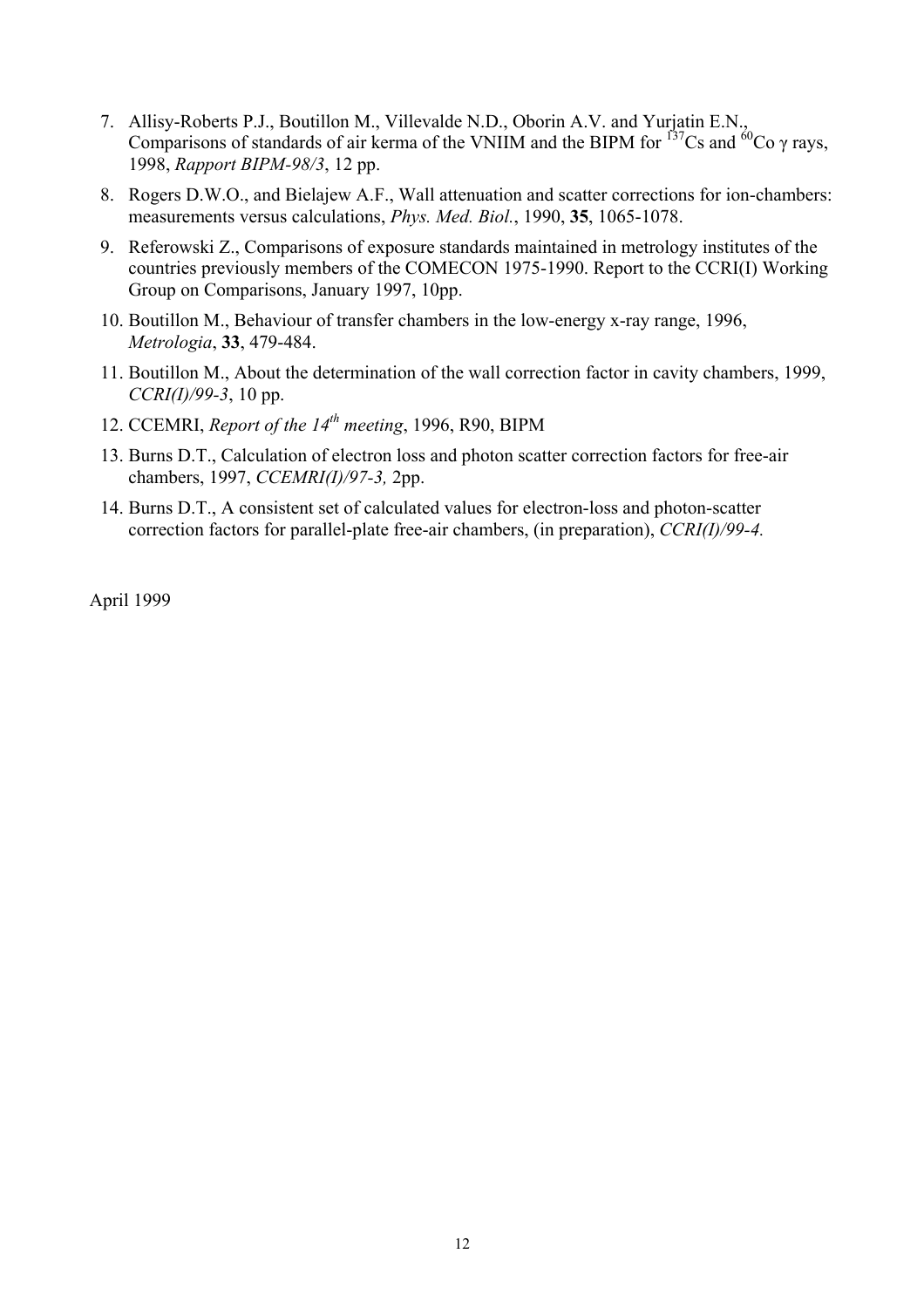### **Appendix 1. Participating laboratories**

#### **International comparisons**

Australian Radiation Laboratory, Yallambie, Australia (ARL) Bhabha Atomic Research Centre, Trombay, India (BARC) Bundesamt für Eich- und Vermessungswesen, Vienna, Austria (BEV) Bureau International des Poids et Mesures (BIPM) Centre de Investigationes Energéticas, Medioambientales y Tecnológicas, Madrid, Spain (CIEMAT) Council for Scientific and Industrial Research, Pretoria, South Africa (CSIR) Ente per la Nuove Tecnologie, I'Energia e l'Ambiente, Rome, Italy (ENEA) Electrotechnical Laboratory, Tsukuba, Japan (ETL) Glówny Urzad Miar, Warsaw, Poland (GUM) D.I. Mendeleyev Institute for Metrology, St Petersburg, Russian Foundation (VNIIM) Laboratoire Primaire des Rayonnements Ionisants, Saclay, France (BNM-LPRI) National Institute of Standards and Technology, Gaithersburg, MD, USA (NIST) Nederlands Meetinstituut, Bilthoven, Netherlands (NMi) National Physical Laboratory, Teddington, UK (NPL) Laboratório Nacional de Metrologia das Radiaçoes Ionizantes, Rio de Janeiro, Brazil (LNMRI) National Research Council of Canada, Ottawa, Canada (NRC) Orzágos Mérésügyi Hivatal, Budapest, Hungary (OMH) Physikalisch-Technische Bundesanstalt, Braunschweig, Germany (PTB) Savezni Zavod za Mere i Dragocene Metale, Belgrade, Yugoslavia (SZMDM) Ustav Dozimetrie Zareni, Prague, ex-Czechoslovakia (UDZ)

### **COMECON comparisons**

Amt für Standardisierung, Messwesen und Warenprüfung, Berlin, ex-GDR (ASMW) Glówny Urzad Miar, Warsaw, Poland (GUM) Institut Higiene a Epidemiologie, Prague, ex-Czechoslovakia (IHE) Institutul National de Métrologie, Bucharest, Romania (INM) D.I. Mendeleyev Institute for Metrology, St Petersburg, Russian Foundation (VNIIM) Orzágos Mérésügyi Hivatal, Budapest, Hungary (OMH) Ustav Dozimetrie Zareni, Prague, ex-Czechoslovakia (UDZ)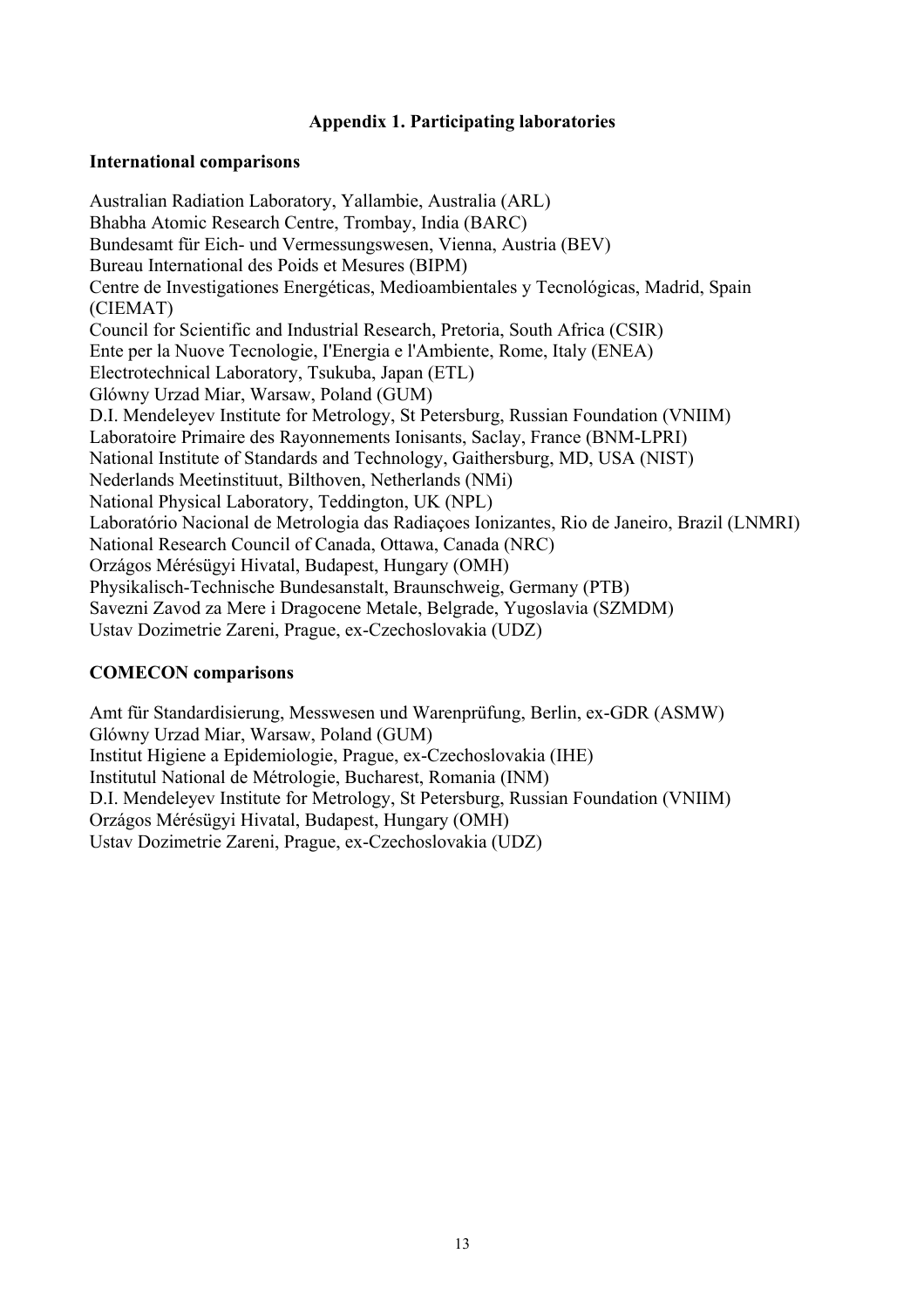## **Appendix 2. Results of International and COMECON comparisons**

|               |                |                          |                          | $R_1$                    |                          |                          |                | $R_1$                                          |                   |                |                          | $R_1$       |                          | $R_1$                    |
|---------------|----------------|--------------------------|--------------------------|--------------------------|--------------------------|--------------------------|----------------|------------------------------------------------|-------------------|----------------|--------------------------|-------------|--------------------------|--------------------------|
| <b>NMI</b>    | Year           | 10 kV                    | 30 kV                    | $50(b)$ kV               | $50(a)$ kV               | Year                     | 100 kV         | 135 kV                                         | 180 kV            | 250 kV         | Year                     |             | Year                     |                          |
|               |                | $0.036^a$                | $0.18^{a}$               | $1.020^a$                | 2.26 <sup>a</sup>        |                          | $0.15^{\rm b}$ | 0.49 <sup>b</sup>                              | 0.99 <sup>b</sup> | $2.50^{b}$     |                          | ${}^{60}Co$ |                          | 137Cs                    |
| ARL           |                | $\blacksquare$           | $\overline{\phantom{a}}$ | $\equiv$                 | $\blacksquare$           | 1988                     | 1.0037         | 1.0046                                         | 1.0029            | 1.0044         | 1997                     | 1.0027      | $\overline{\phantom{a}}$ | $\mathbf{r}$             |
| <b>BARC</b>   |                | $\overline{\phantom{a}}$ | L,                       |                          | $\blacksquare$           |                          |                |                                                |                   | $\blacksquare$ | 1975                     | 1.0020      |                          | $\overline{\phantom{a}}$ |
| <b>BEV</b>    |                |                          |                          |                          |                          | 1982                     | 0.9988         | 0.9980                                         | 0.9979            | 0.9960         | 1995                     | 1.0029      | 1995                     | 0.9945                   |
| <b>CIEMAT</b> | 1979           | 1.0021                   | 1.0011                   | 1.0018                   | 1.0025                   | $\blacksquare$           | $\sim$         |                                                | $\blacksquare$    |                | $\blacksquare$           | ÷           |                          | $\blacksquare$           |
| <b>CSIR</b>   |                | $\blacksquare$           | ÷,                       | $\blacksquare$           | $\overline{\phantom{a}}$ | 1976                     | 0.9969         | 1.0042                                         | 1.000 8           | 1.0049         | $\overline{\phantom{a}}$ |             | $\blacksquare$           | $\overline{\phantom{a}}$ |
| <b>ENEA</b>   | 1998           | 0.9972                   | 0.9958                   | 0.9966                   | 0.9966                   | 1983                     | 0.9984         | 0.9974                                         | 0.9962            | 0.9952         | 1985                     | 0.9994      | $\blacksquare$           | $\overline{\phantom{a}}$ |
| <b>ETL</b>    | 1972           | 0.9963                   | 0.9963                   | $\overline{\phantom{a}}$ | 1.0032                   | $\overline{\phantom{a}}$ | $\blacksquare$ | $\overline{\phantom{0}}$                       | $\blacksquare$    | $\blacksquare$ | $\overline{a}$           |             | $\overline{\phantom{a}}$ | $\overline{\phantom{a}}$ |
| <b>GUM</b>    | 1994           | 0.9963                   | 0.9973                   | 0.9968                   | 0.9977                   | 1994                     | 0.998 5        | 0.9968                                         | 0.9959            | 0.9944         | 1996                     | 0.9987      | $\blacksquare$           | $\overline{\phantom{a}}$ |
| <b>LNMRI</b>  | $\blacksquare$ | $\blacksquare$           | $\blacksquare$           | $\overline{a}$           | $\overline{\phantom{a}}$ | $\overline{a}$           | $\blacksquare$ | ÷,                                             | $\blacksquare$    | $\blacksquare$ | 1996                     | 1.0004      | $\overline{\phantom{a}}$ | $\overline{\phantom{a}}$ |
| <b>LPRI</b>   |                |                          |                          |                          | $\overline{a}$           | $\blacksquare$           |                |                                                |                   | ÷.             | 1993                     | 1.0025      | 1995                     | 1.0019                   |
| <b>NIST</b>   | 1998           | 0.9950                   | 0.9943                   | 0.9938                   | 0.9956                   | 1991                     | 1.0020         | 1.0021                                         | 1.0010            | 0.9997         | 1996                     | 0.9980      | 1994                     | 1.0017                   |
| NMi           | 1996           | 0.9987                   | 0.9998                   | 1.000 8                  | 1.0028                   | 1991                     | 1.0018         | 0.9975                                         | 0.9950            | 0.9937         | 1996                     | 1.003 1     |                          | $\blacksquare$           |
| <b>NPL</b>    | 1997           | 0.9983                   | 0.9980                   | $\mathbf{r}$             | 0.9977                   | 1982                     | 0.9978         | 0.9940                                         | 0.993 5           | 0.993 5        | 1982                     | 0.9982      |                          | $\blacksquare$           |
| <b>NRC</b>    | 1966           | 1.0007                   | 1,0003                   | $\blacksquare$           | 0.999 5                  | $\blacksquare$           | $\blacksquare$ | $\sim$                                         | $\blacksquare$    | $\sim$         | 1989                     | 1.0020      | $\blacksquare$           | $\overline{\phantom{a}}$ |
| <b>OFMET</b>  | 1998           | 0.9994                   | 0.9993                   | 0.9984                   | 0.998 5                  |                          |                |                                                |                   |                |                          |             |                          |                          |
| OMH           | 1988           | 0.9973                   | $\overline{\phantom{a}}$ | 1.0010                   | 1.0020                   | 1975                     | 1.0040         | 1.0013                                         | 0.9994            | 0.9961         | 1994                     | 1.0025      | 1994                     | 0.9954                   |
| <b>PTB</b>    |                | $\overline{\phantom{a}}$ | $\blacksquare$           | $\overline{a}$           | $\overline{\phantom{a}}$ | 1975                     | 1.0016         | 1.0003                                         | 1.000 2           | 1.0016         | 1989                     | 1.0020      | $\sim$                   | $\blacksquare$           |
| <b>SZMDM</b>  | $\blacksquare$ | $\blacksquare$           | $\blacksquare$           | $\blacksquare$           | $\overline{a}$           | $\blacksquare$           | $\blacksquare$ | $\blacksquare$                                 | $\blacksquare$    | $\sim$         | 1991                     | 0.9982      |                          | $\overline{\phantom{a}}$ |
| <b>UDZ</b>    |                |                          |                          |                          | $\overline{\phantom{a}}$ | $\overline{a}$           | $\blacksquare$ |                                                |                   | $\blacksquare$ | 1992                     | 0.9992      |                          | $\overline{\phantom{a}}$ |
| <b>VNIIM</b>  |                |                          | ÷.                       |                          | $\blacksquare$           | ٠                        |                | $\frac{1}{2}$ Helf value layer (mm $(C_{1})$ ) | $\blacksquare$    | $\sim$         | 1997                     | 1.0020      | 1997                     | 0.9961                   |

Table A1. Results  $R_{1,NM}$  of the BIPM international comparisons of air kerma standards

Half-value-layer /mm (Al) <sup>b</sup>

Half-value-layer /mm (Cu)

|  |  | Table A2. Results $R_{2, \text{NM}}$ of the COMECON comparisons of air kerma standards |  |  |
|--|--|----------------------------------------------------------------------------------------|--|--|
|  |  |                                                                                        |  |  |

| $R_2$        |                          |                   |                   |                          |                          |                          |                             | $R_2$                  |                  |                          | $R_2$                    |             | $R_2$ |            |
|--------------|--------------------------|-------------------|-------------------|--------------------------|--------------------------|--------------------------|-----------------------------|------------------------|------------------|--------------------------|--------------------------|-------------|-------|------------|
| <b>NMI</b>   | Year                     | $10 \text{ kV}^c$ | $30 \text{ kV}^d$ | $50(b)$ kV <sup>e</sup>  | $50(a)$ kV <sup>f</sup>  | Year                     | $100 \text{ kV}^{\text{g}}$ | $135~{\rm kV}^{\rm h}$ | $180 \text{ kV}$ | 250 kV                   | Year                     | ${}^{60}Co$ | Year  | $^{137}Cs$ |
| <b>ASMWM</b> | 1990                     | 0.9979            | 0.9922            | 0.9937                   | 0.9926                   | 1988                     | 1.0050                      | 1.000 6                | 1.0019           | $\overline{\phantom{a}}$ | 1990                     | 1.0015      | 1990  | 1.0014     |
| <b>GUM</b>   | 1990                     | 0.997 5           | .0028             | 1.0014                   | 1.003 1                  | 1988                     | 0.9961                      | 0.9978                 | 0.9995           | 0.9985                   | $\overline{\phantom{a}}$ |             | ٠     |            |
| <b>IHE</b>   | 1990                     | 1.0022            | .0071             | 1.0043                   | 1.0047                   | 1988                     | 1.0012                      | .0020                  | 1.0019           | 1.003 1                  | $\overline{\phantom{a}}$ | -           | ۰     |            |
| <b>INM</b>   | $\overline{\phantom{0}}$ |                   |                   | $\overline{\phantom{a}}$ | $\overline{\phantom{a}}$ | $\overline{\phantom{0}}$ |                             |                        |                  | $\overline{\phantom{a}}$ | 1990                     | 1.0022      | 1990  | 0.9990     |
| <b>OMH</b>   | 1990                     | 1.0043            | .0000             | 1.0022                   | 1.004 0                  | 1988                     | 1.000 3                     | 1.0020                 | 1.0000           | 0.9999                   | 1990                     | 1.0014      | 1990  | 1.0044     |
| <b>UDZ</b>   | $\overline{\phantom{0}}$ |                   |                   | $\overline{\phantom{0}}$ | $\overline{\phantom{0}}$ | -                        |                             |                        |                  | $\overline{\phantom{a}}$ | 1990                     | 0.9992      | 1990  | 1.0013     |
| <b>VNIIM</b> | 1990                     | 0.998             | 0.9979            | 0.9984                   | 0.9955                   | 1988                     | 0.9975                      | 0.9978                 | 0.9967           | 0.9985                   | 1990                     | 0.9956      | 1990  | 0.9940     |

Half-value-layers Half-value-layers

<sup>c</sup> (0.02<sub>8</sub> to 0.04<sub>2</sub>) mmAl <sup>d</sup> (0.16 to 0.19) mmAl <sup>g</sup> (0.18 to 0.20) mmCu <sup>h</sup> (0.45 to 0.51) mmCu

 $e$  (1.00 to 1.07) mmAl f (2.14 to 2.34) mmAl

 $(0.93 \text{ to } 1.01) \text{ mmCu}$  i (2.48 to 2.54) mmCu